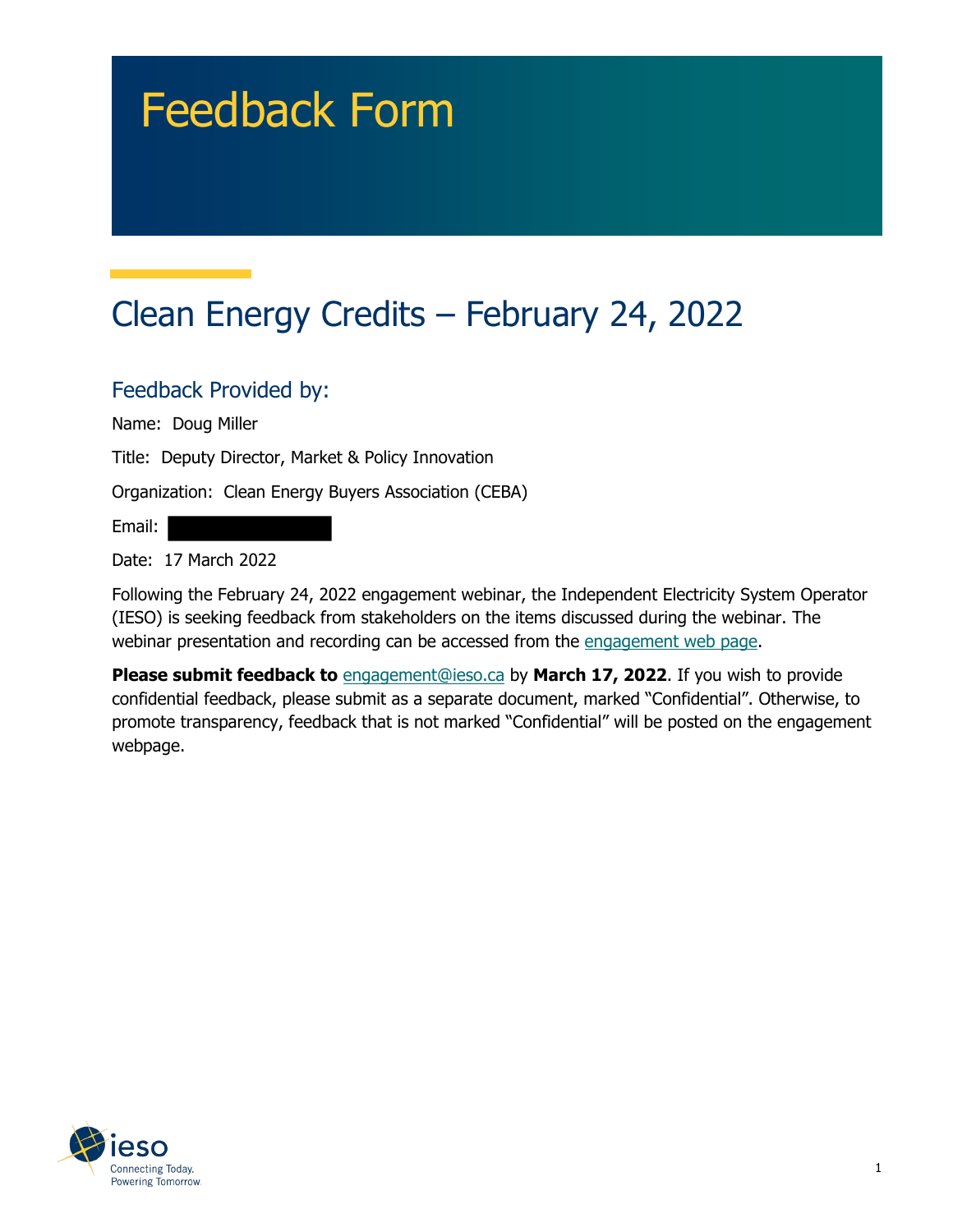## Opportunities & Challenges

| <b>Topic</b>                                                                                                                      | <b>Feedback</b>                                                                                                                                                                                                                                                                                                                                                                                                                                                                                                                                                                                                                                                                                                                                                                                                                                                     |
|-----------------------------------------------------------------------------------------------------------------------------------|---------------------------------------------------------------------------------------------------------------------------------------------------------------------------------------------------------------------------------------------------------------------------------------------------------------------------------------------------------------------------------------------------------------------------------------------------------------------------------------------------------------------------------------------------------------------------------------------------------------------------------------------------------------------------------------------------------------------------------------------------------------------------------------------------------------------------------------------------------------------|
| What are the key opportunities and<br>challenges the IESO should be aware of<br>in developing a voluntary clean energy<br>market? | IESO should consider the evolving needs of energy<br>customers. For example, a growing number of energy<br>customers seek more granular time-specific information<br>and carbon-related impacts about their clean energy<br>purchases for various business use cases. As such, IESO<br>should leverage insights emerging standards, such as the<br>forthcoming Granular Certificate standard being developed<br>by EnergyTag, and make it easy to create reports to<br>submit to recognition programs like RE100, UN 24/7 CFE<br>Compact, etc. IESO should also consider how it can<br>promote access to clean energy markets and, for example,<br>offer modern APIs (like M-RETS in the U.S. and The I-REC<br>Standard in global markets) that enable companies to<br>integrate their energy attribute certificate marketplace<br>solutions in a seamless fashion. |

## Design considerations

| <b>Topic</b>                                                                                       | <b>Feedback</b> |
|----------------------------------------------------------------------------------------------------|-----------------|
| Which design considerations outlined in<br>this presentation are most important to<br>you and why? |                 |

| <b>Topic</b>                                                                 | <b>Feedback</b> |
|------------------------------------------------------------------------------|-----------------|
| What other design considerations should $\vert - \vert$<br>IESO be aware of? |                 |

#### Engagement Process